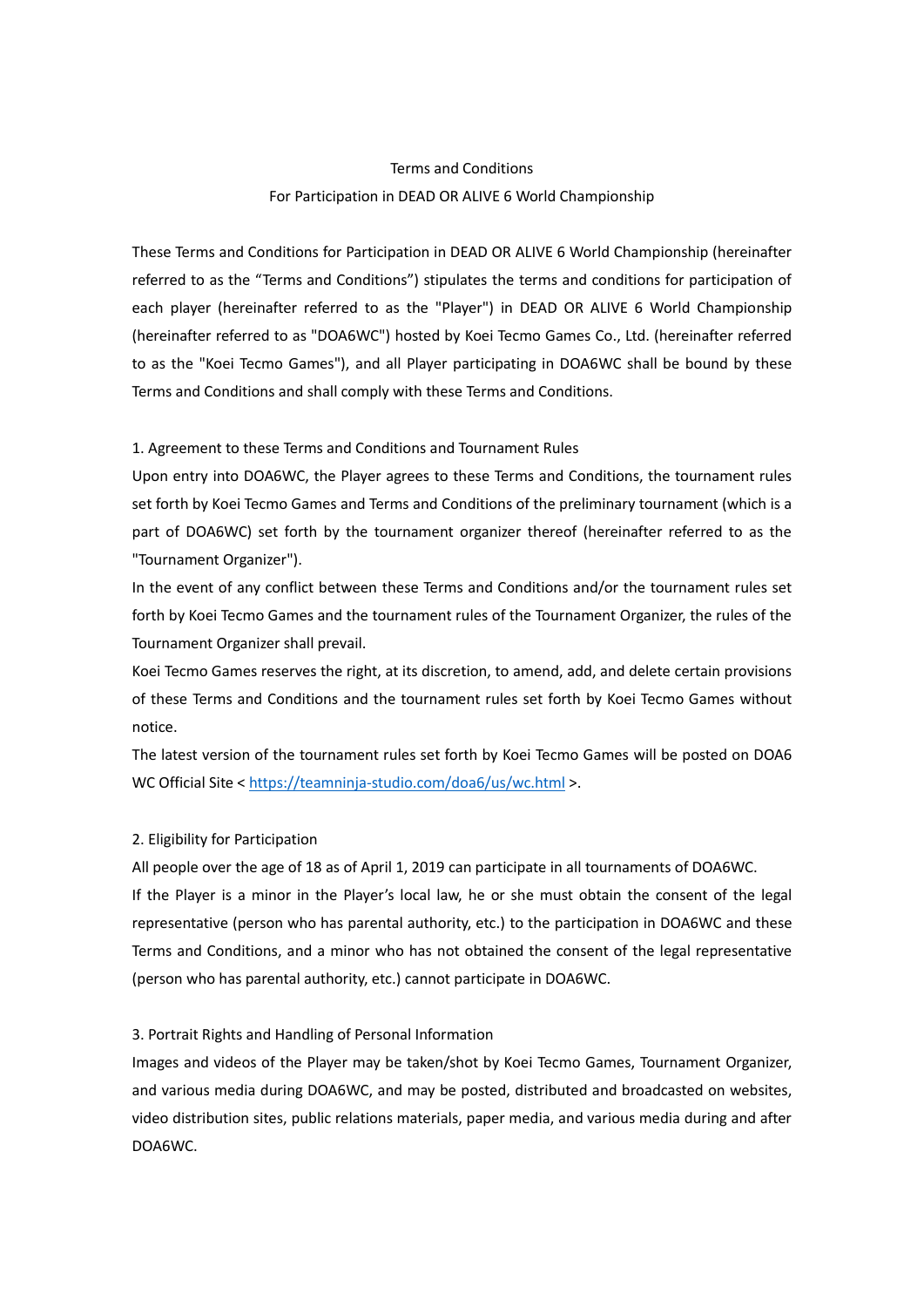Koei Tecmo Games, Tournament Organizer, and various media will use information collected through the hosting and operation of DOA6WC (including, but not limited to, personal information, player name and age provided by participating Players, and videos, photographs, portraits and voices taken/shot at the tournament) for the purpose of operating DOA6WC and public relations for DOA6WC.

For such use, Koei Tecmo Games, Tournament Organizer and various media shall have no obligation to pay any compensation or consideration to, give any notice to or to separately obtain license from the Player.

Koei Tecmo Games handles the collected personal information in accordance with the Personal Information Protection Policy <<https://www.koeitecmoamerica.com/privacy/> > established by the Koei Tecmo Group.

The Player shall be deemed to have approved such shooting/taking photographs/recording and such use as stipulated in this Article upon its entry into DOA6WC.

#### 4. Prohibitions

The Player shall not engage in any act that falls under any of the followings when participating in DOA6WC. In the event the Player engages in any act that falls under any of the followings, Koei Tecmo Games and the Tournament Organizer may, at their own discretion, cancel the Player's participation in DOA6WC, cancel any prize money or prize item, cause the Player to leave the place where the tournament is held, prohibit the Player from participating in Koei Tecmo Games' events to be held in the future, and claim damages or take other necessary measures.

- (i) Extortion, intimidation, violence, or equivalent words or actions, harassment, or other unlawful acts
- (ii) Discrimination of any kind on whatever grounds, be it race, color, sex, sexual orientation, language, religion, political or other opinion, national or social origin, property, birth or other status
- (iii) Illicitly manipulating wins and losses, fixing/rigging a game or gambling
- (iv) Falsifying games, use of unauthorized external tools or input devices, or any other types of fraud
- (v) Intentional disconnection of communication or other actions affecting the progress of a match
- (vi) Not complying with the instructions of an operational staff or an administrative staff, or otherwise interfere with the operation of DOA6WC and tournaments
- (vii) Any act that violates these Terms and Conditions or the tournament rules set forth by Koei Tecmo Games or the Tournament Organizer
- (viii) Conduct in violation of laws, regulation, public order or morals
- (ix) Conduct sponsorship or publicity with tobacco, alcoholic beverages, drugs, guns, weapons,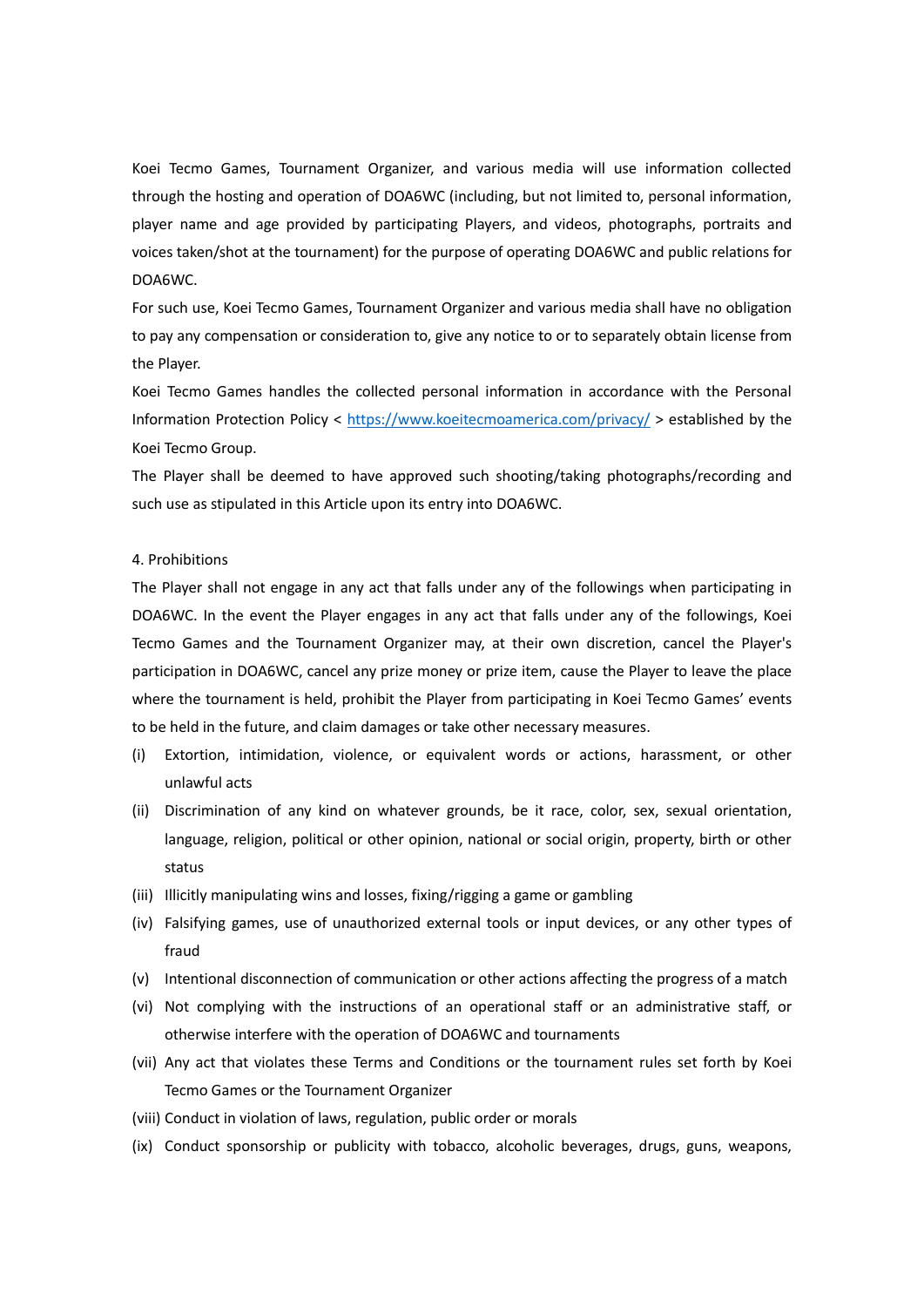adult content, or companies that manufacture or sell those products in the place relating to DOA6WC

- (x) Advertising activities competing against official sponsors of DOA6WC and preliminary tournaments
- (xi) Any other act similar to the above and any act deemed inappropriate by Koei Tecmo Games' judgment

#### 5. Player's Responsibility

- (1) Unless expressly provided otherwise in the tournament rules set forth by Koei Tecmo Games, the Player shall participate in DOA6WC at its own expense and on its own responsibility. Accordingly, in the event that Player receives any claim, inquiry, complaint, demand, expense (including reasonable attorneys' fees) damages, or claim for loss compensation from any third party in connection with any of its actions taken through participation in DOA6WC, the Player shall settle such claim, inquiry, complaint, demand, expense (including reasonable attorneys' fees) damages, or claim for loss compensation at its own expense and on its own responsibility, and shall cause no inconvenience or damage to any other player or Koei Tecmo Games, the Tournament Organizer, stakeholders of the tournament, their affiliates, officers, or employees.
- (2) In the event that the Player has any requests, inquiries, or claims regarding the acts of any other player, the Player shall directly notify the relevant player to that effect and resolve such matters at its own responsibility and expense.
- (3) In the event the Player causes any damage to Koei Tecmo Games, other player and/or any other third party in the course of participation in DOA6WC, the Player shall compensate them for such damage at its own responsibility and expense.

6. Limitation of Liability

To the extent permitted by applicable laws or regulations, Koei Tecmo Games and Tournament Organizer shall not be liable for any and all damages incurred by the Player relating to its participation in DOA6WC, including, but not limited to, damages arising from the matters set forth in the following items:

- (i) Any and all fault, failure, defect and problem (including but not limited to technical errors, human errors, unauthorized access, delayed transmission, communication line failures or malfunctions) of network, line, server, provider, peripheral equipment, software or other equipment or environment which is used at the time of application for participation in DOA6 WC (including preliminary tournament entries and player registrations) or during its participation in DOA6WC (including during matches or playing games)
- (ii) Disputes and other problems between players